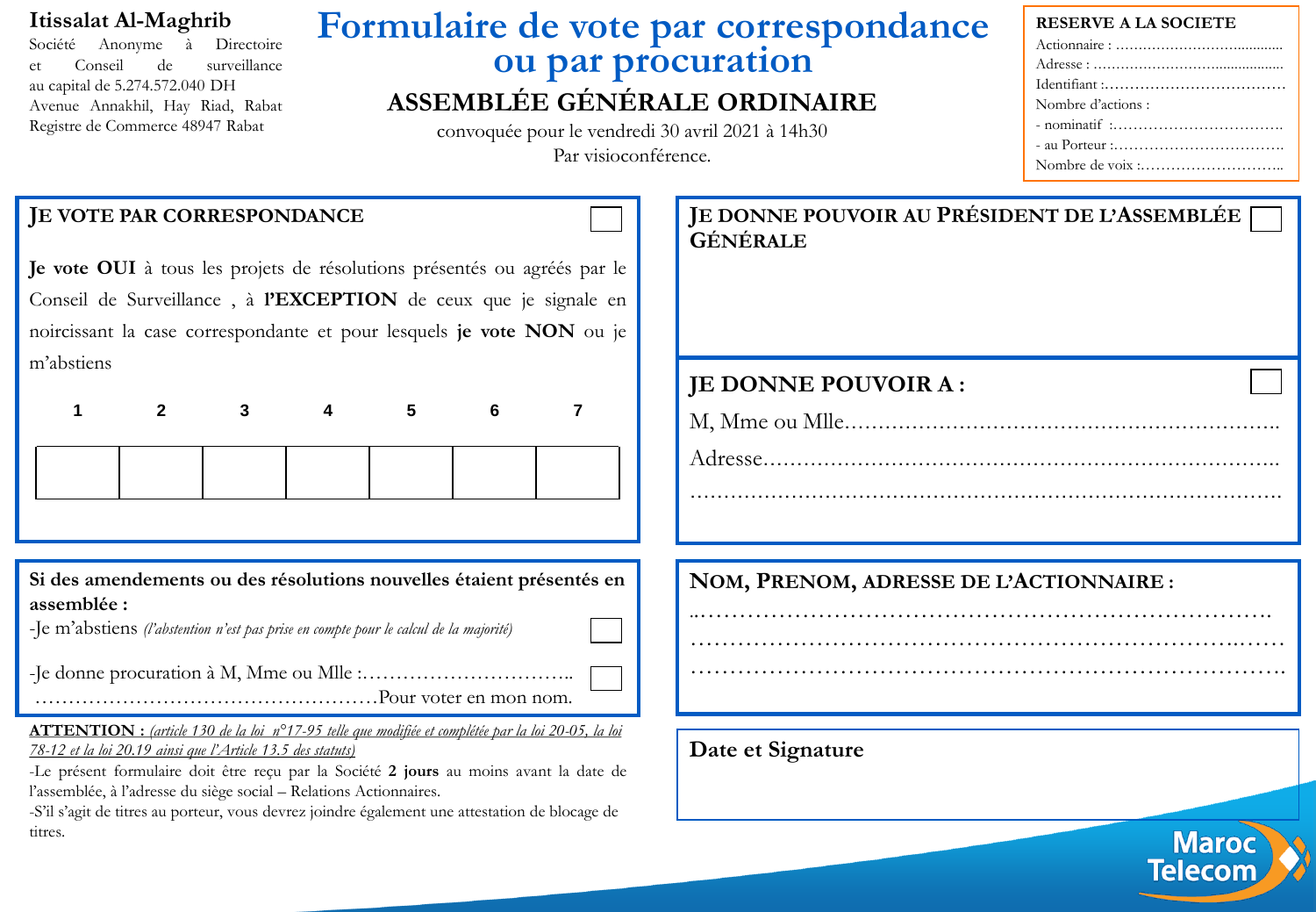### **Itissalat Al-Maghrib**

Incorporated company with Management Board and Supervisory Board with capital of 5.274.572.040 DH Avenue Annakhil, Hay Riad, Rabat Registered under number 48947 Rabat

# **Form of Mail Voting or by Proxy**

### **ORDINARY GENERAL SHAREHOLDERS' MEETING**

To be held on Friday April 30, 2021 at 2:30 pm By videoconference.

| For Company's use only    |
|---------------------------|
| Shareholder :             |
|                           |
|                           |
| Number of shares:         |
|                           |
|                           |
| Number of voting rights : |

**Maroc Telecom** 

### **I VOTE BY MAIL**

**I VOTE FOR** all the draft resolutions approved by the Supervisory Board **EXCEPT** those indicated by a shaded box, for wich I vote against or I abstain.

**In case amendments or new resolutions are proposed during the meeting :**

|  |  | -I abstain from voting (abstention is not taken into account in calculating the majority) |  |
|--|--|-------------------------------------------------------------------------------------------|--|
|  |  |                                                                                           |  |

-I appoint Mr, Mrs, or Miss:………………………………………

……………………………………………to vote on my behalf.

**CAUTION:** *(Article 130 of Law No. 17-95 as amended and supplemented by law 20-05, law 78-12 and law 20.19 and also Article 13.5 of the articles of association)*

-The present form must be received by the company at least 2 days before the date of the meeting, at the head office - Shareholder Relations .

- In the case of bearer shares, you must also attach a certificate of share blocking.

### **I HEREBY GIVE MY PROXY TO THE CHAIRMAN OF THE GENERAL MEETING**

### **I HEREBY APPOINT AS PROXY :**

M, Mrs or Miss: ……………………………………………….

Address………………………………………………………… ………..………………………………………………………

.…………………………………………………………………

…………………………………………………………………. ………………………………………………………………….

**Surname, First Name, address of the shareholder :**

**Date and Sign**